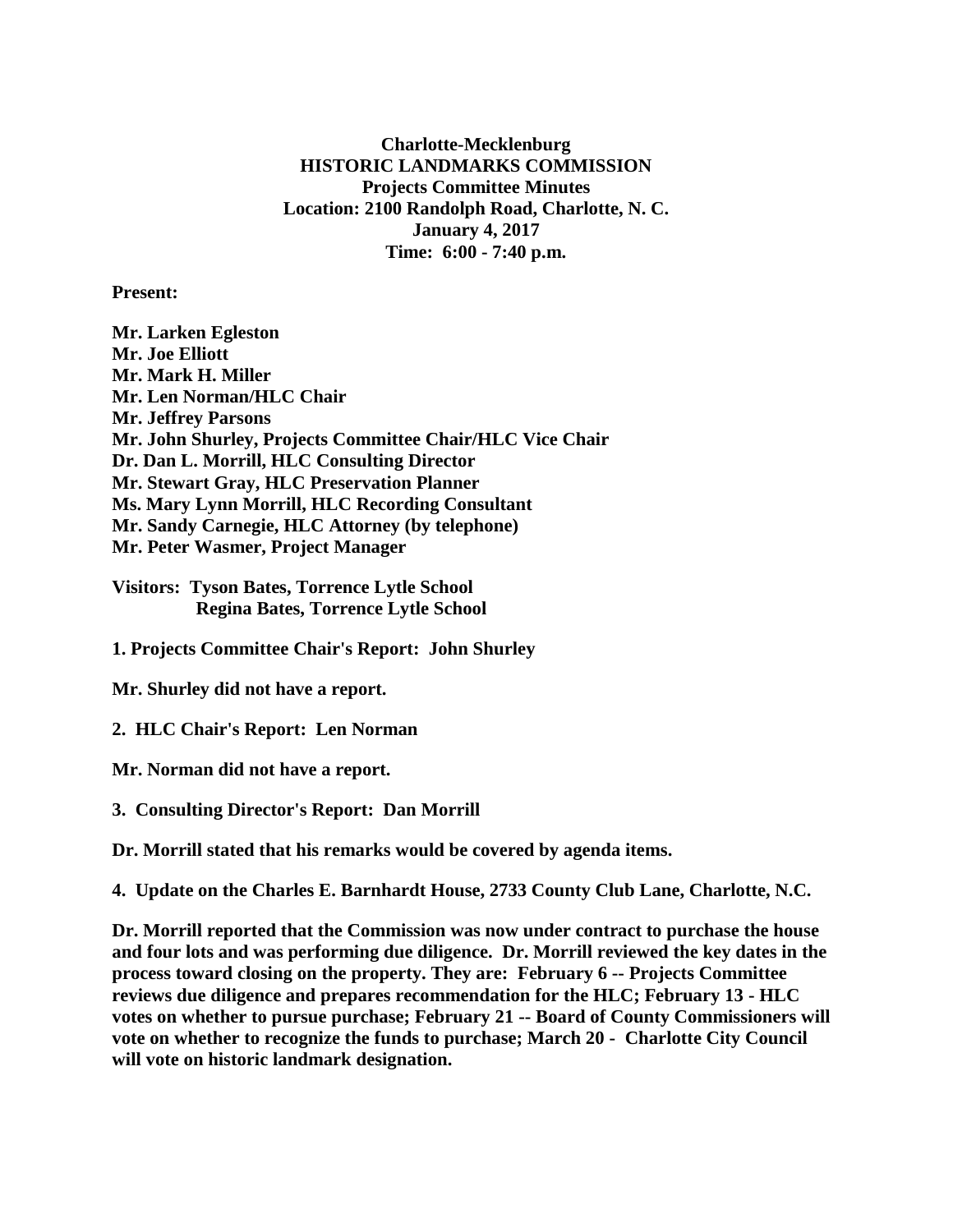**Peter Wasmer explained what additional items needed to be completed as part of the due diligence process. He stated that the information would be completed for presentation to the Projects Committee on February 6th.**

**Dr. Morrill reported that Staff and members of the HLC inspected materials removed the Charles E. Barnhardt House and grounds. The process of inspection of the materials will continue.**

**5. Update on the Torrence Lytle School. 302 Holbrooks Road, Huntersville, N.C.** 

**Consideration of Prospective Contract with Prospective Buyers: Sandy Carnegie and Len Norman.**

**Len Norman reviewed the materials submitted by Regina and Tyson Bates, the prospective buyers of the property. The Committee discussed the draft contract at length..**

**MR. MILLER PRESENTED A MOTION SECONDED BY MR. EGLESTON THAT THE PROJECTS COMMITTEE RECOMMEND TO THE HISTORIC LANDMARKS COMMISSION THAT THE CONTRACT FOR THE SALE OF THE TORRENCE LYTLE SCHOOL BE AMENDED TO ELMINATE SECTION 20 OF SAID CONTRACT. THE COMMITTEE UNANIMOUSLY APPROVED THE MOTION.** 

**MR. MILLER PRESENTED A MOTION SECONDED BY EGLESTON THAT THE PROJECTS COMMITTEE RECOMMEND TO THE HISTORIC LANDMARKS COMMISSION THAT SECTION 3-A OF THE CONTRACT FOR THE SALE OF THE TORRENCE LYTLE SCHOOL BE AMENDED TO STIPULATE THAT THE BUYER'S DUE DILIGENCE PERIOD SHALL COMMENCE ON THE DATE THE CONTRACT IS EXECUTED AND SHALL END IN 120 DAYS OF SAID DATE OR THE DATE THE SELLER COMPLETES THE ASBESTOS REMEDIATION OF THE PROPERTY, WHICHEVER EVENT OCCURS LAST. THE COMMITTEE UNANIMOUSLY APPROVED THE MOTION.**

**MR.NORMAN PRESENTED A MOTION SECONDED BY MR. MILLER THAT THE PROJECTS COMMITTEE RECOMMEND TO THE HISTORIC LANDMARKS COMMISSION THAT IT APPROVE THE CONTRACT AS AMENDED FOR THE SALE OF THE TORRENCE LYTLE SCHOOL. THE COMMITTEE UNANIMOUSLY APPROVED THE MOTION.**

**Status of Cleanup and Improvement of the Property: Peter Wasmer.**

**Mr. Wasmer stated that the asbestos remediation and attendant stabilization of the Torrence Lytle School would be completed in approximately four months.**

**6. Update on the General Motors New Look Bus.**

**Dr. Morrill reported that there are two parties interested in leasing the General Motors New Look Bus, They are Lakewood Trolley and the North Carolina Transportation**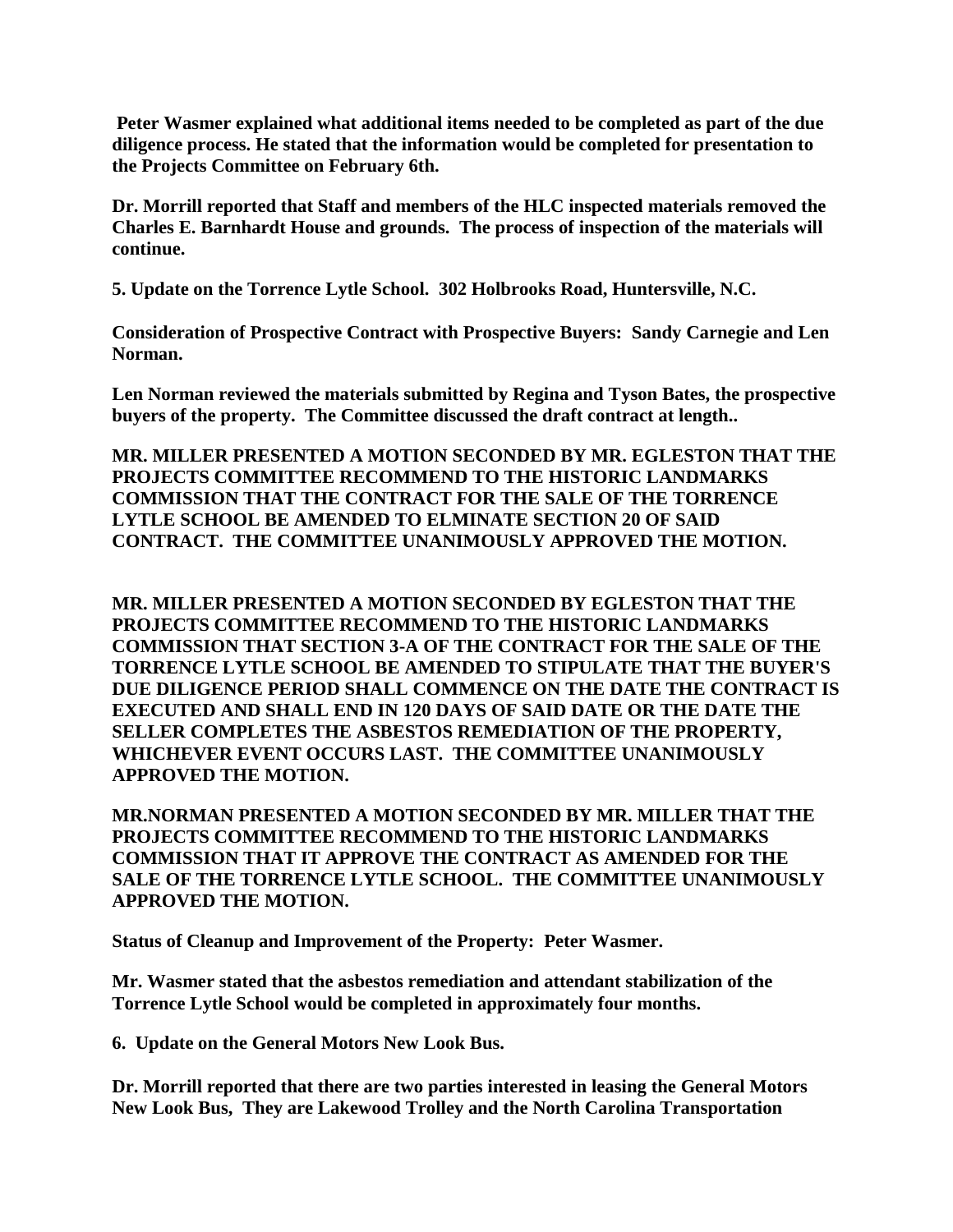**Museum. Ron Tober continues to work on finding parts for the original air conditioning system for the bus. Cats has still not responded to a proposed maintenance and storage agreement for the bus.**

**7. Update on the Delburg Mill House, 303 Delburg St., Davidson, N.C.**

**Dr. Morrill reported that the prospective buyer, Erik Levinson, is performing due diligence on the property. Mr. Levinson has reported that the house has a substantial asbestos problem.**

**8. Update on the Phillips House and Morris Barn, 131 W. Charles St., Matthews, N.C.**

**Dr. Morrill reported that Cole Jenest & Stone, the contractor, will be working with Staff to arrange and conduct a report to the Matthews Town Board. The next step thereafter will be to enter the rezoning process. Staff will be discussing this issue with the Town of Matthews.**

**9. Update on the Marketing Strategy for the Edward M. Rozzel Farm, 11647 Old Rozzelles Ferry Road, Charlotte, N.C.**

**Establishment of Sales Price for the property.**

**Dr. Morrill explained that the Mecklenburg County Park and Recreation had visited the property but had not expressed interest in acquiring it for a park. Consequently, Staff believes that the property should be actively marketed. Dr. Morrill stated that Eric Gamble would be the agent for the property.**

**Mr. Gray distributed and described the contents of a marketing package that would be presented to Mr. Gamble.**

**Dr. Morrill distributed an email from Mr. Gamble setting forth recommendations for the range of sales prices the market might support.**

**MR. EGLESTON PRESENTED A MOTION SECONDED BY MR. MILLER THAT THE PROJECTS COMMITTEE RECOMMEND TO THE HISTORIC LANDMARKS COMMISSION THAT A SALES PRICE OF \$299,000 BE ESTABLISHED FOR THE EDWARD M. ROZZEL FARM, 11647 OLD ROZZELLES FERRY ROAD, CHARLOTTE, N.C. THE COMMITTEE UNANIMOUSLY APPROVED THE MOTION.**

**10. Update on the Morgan School, 500 South Torrence St., Charlotte, N.C.**

**Staff stated that it had met with a developer who is working with the City on a possible adaptive reuse of the building. The City has not contacted the HLC staff about future plans for the property. CMS has the offer to purchase the property in hand from the HLC.**

**Mr. Miller was not in the meeting room during the discussion of the Morgan School**.